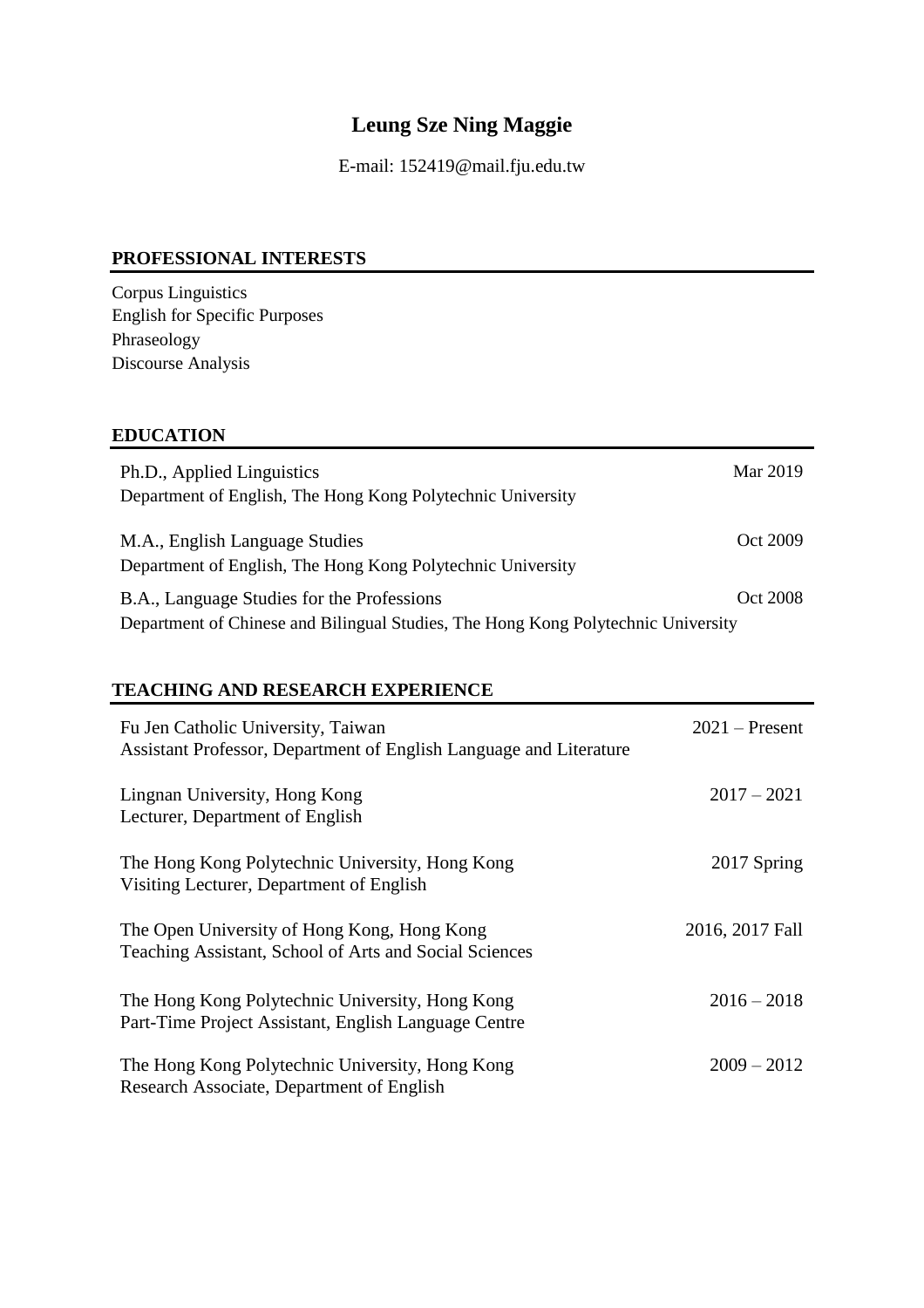#### **PUBLICATIONS**

- Leung, M. (Forthcoming). Teaching phrasal verbs: Data-driven learning in the ESP classes. In Y. N. Leung (Ed.), *Reflection on the English Language Teaching and Language in the Global and Diversified World*. Taiwan: Crane Publishing.
- Leung, M. (2021). Engineering discourse. In J. A. Hardy & E. Friginal (Eds.), *The Routledge handbook of corpus approaches to discourse analysis* (pp. 376-393). New York: Routledge.
- Burns, C., Chigaeva-Heddad, S., & Leung, M. (2019). "Otherwise, good luck…": Patterns of use associated with *good* in teacher feedback. *Asian EFL Journal, 23*(3.4), 293- 315.
- Warren, M., & Leung, M. (2016). Do collocational frameworks have local grammars?, *International Journal of Corpus Linguistics, 21*(1), 1-27.
- Warren, M., & Leung, M. (2013). 'At any time after any proceedings…': Why is *any* so frequent in legal texts?. *International Journal of Law, Language & Discourse, 3*(2), 70-102.
- Cheng, W., & Leung, M. (2012). Exploring phraseological variations by concgramming: The realization of complete patterns of variations, *Linguistic Research, 29*(3), 617- 638. Institute for the Study of Language and Information, Kyung Hee University, South Korea.

#### **CONFERENCE PAPERS**

- Leung, M. (2017, November 3-4). A corpus-based study of phrasal verbs in engineering English. 2017 International Conferences on English for Specific Purposes, Soochow University, Taiwan.
- Burns, C., Chigaeva, S. and Leung, M. (2017, June 1-3). A genre analysis of feedback across curriculum. Faces of English 2: Teaching and Researching Academic and Professional English. The University of Hong Kong, Hong Kong.
- Leung, M. (2015, October 19-22). Studying phrasal verbs in a corpus of engineering English. d2e 2015 From data to evidence in English language research: Big data, rich data, uncharted data. University of Helsinki, Finland.
- Leung, M. (2015, June 25-27). Studying phrasal verbs in engineering genres: implications for phrasal verb dictionaries. ASIALEX 2015. The Hong Kong Polytechnic University, Hong Kong.
- Warren, M. and Leung, M. (2015, June 25-27). The phraseologies in corporate governance reports. ASIALEX 2015. The Hong Kong Polytechnic University, Hong Kong.
- Leung, M. (2014, October 3-5). The use of phrasal verbs in engineering genres. 2014 Cross-Straits International Conference on English for Specific Purposes (ESP). Asia University, Taiwan.
- Warren, M. and Leung, M. (2014, October 3-5). The language of corporate governance reports. 2014 Cross-Straits International Conference on English for Specific Purposes (ESP). Asia University, Taiwan.
- Leung, M. (2014, July 20-23). Studying phrasal verbs in specialised genres. 11th Teaching and Language Corpora Conference (TaLC). Lancaster University, The United Kingdom.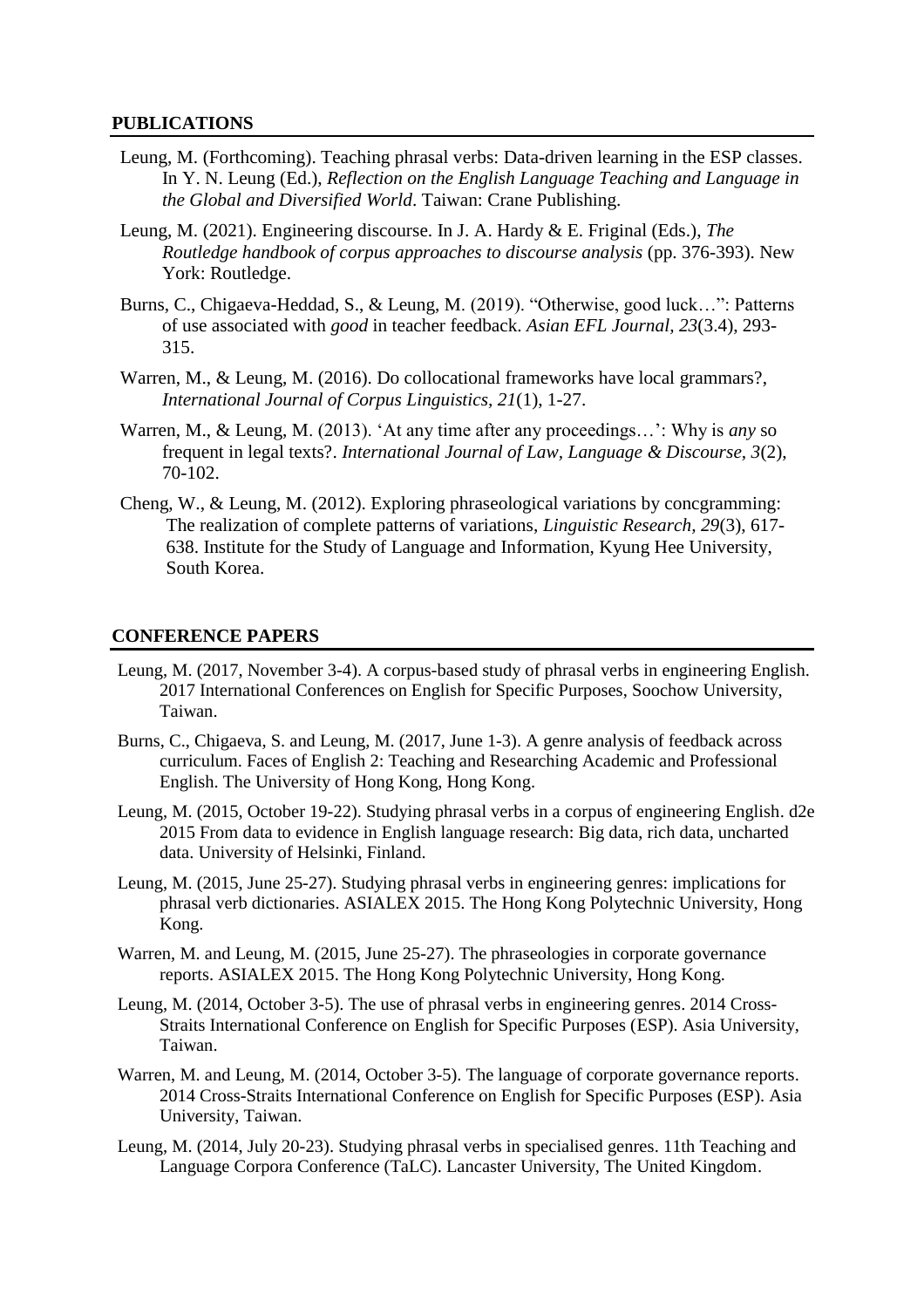- Warren, M. and Leung, M. (2014, July 20-23). A corpus-driven study of corporate governance reports. 11th Teaching and Language Corpora Conference (TaLC). Lancaster University, The United Kingdom.
- Leung, M. (2014, March 7-9). Studying specialised forms of English: Phrasal verbs in engineering texts. Second Asia Pacific Corpus Linguistics Conference. The Hong Kong Polytechnic University, Hong Kong.
- Warren, M. and Leung, M. (2014, March 7-9). A corpus-driven investigation of corporate governance reports. Second Asia Pacific Corpus Linguistics Conference. The Hong Kong Polytechnic University, Hong Kong.
- Leung, M. (2013, November 27-29). Studying phrasal verbs in engineering texts: a corpus-based approach. 3rd combined ALANZ & ALAA 2013 Conference. Victoria University of Wellington, New Zealand.
- Leung, M., and Warren, M. (2012, December 13-16). 'Any person who is not a relevant person…': Why is *any* so frequent in legal texts? Joint International Conference: CAESP 1 and ESP in Asia 4. The Hong Kong Polytechnic University, Hong Kong.
- Leung, M. and Warren, M. (2012, June 28-30). Finding and describing meaning shift units in corpora. Corpus Technologies and Applied Linguistics Conference 2012 (CTAL 2012). Xi'an Jiaotong Liverpool University, Suzhou, China.
- Leung, M. and Warren, M. (2012, April 19-21). A corpus linguistics approach to teaching and learning specialised English. International Conference on Applied Linguistics and Language Teaching (2012 ALLT). National Taiwan University of Science and Technology, Taipei, Taiwan.
- Leung, M. and Warren, M. (2012, April 10-11). Innovations in the study of specialised forms of English. UKM International Linguistics Conference (PALing@UKM 2012). Universiti Kebangsaan Malaysia, Kuala Lumpur, Malaysia.
- Leung, M. and Warren, M. (2011, September 8-10). A corpus-driven study of the language use of different professions. Sixth International Conference Discourse Communication and the Enterprise (DICOEN VI). The Hong Kong Polytechnic University, Hong Kong.
- Leung, M. and Warren, M. (2011, July 1-2). Corpus linguistics in classrooms: Empowering English teachers and learners. Annual International Conference of the Korean Association of Teachers of English (KATE 2011). Yonsei University, Seoul, Korea.

### **ACADEMIC / PROFESSIONAL SERVICE**

Fu Jen Catholic University, Taiwan Aug 2021 – Present Course Curriculum Committee, Holistic Education Center College Development – Research Enhancement Committee, Department of English Language and Literature BA Direct Entry Examination – Oral Interview Committee, Department of English Language and Literature Scholarship Committee, Department of English Language and Literature

Lingnan University, Hong Kong  $\angle 2018 - \angle 2020$ Course Coordinator, Department of English (2020 Spring) Student Advising, Department of English